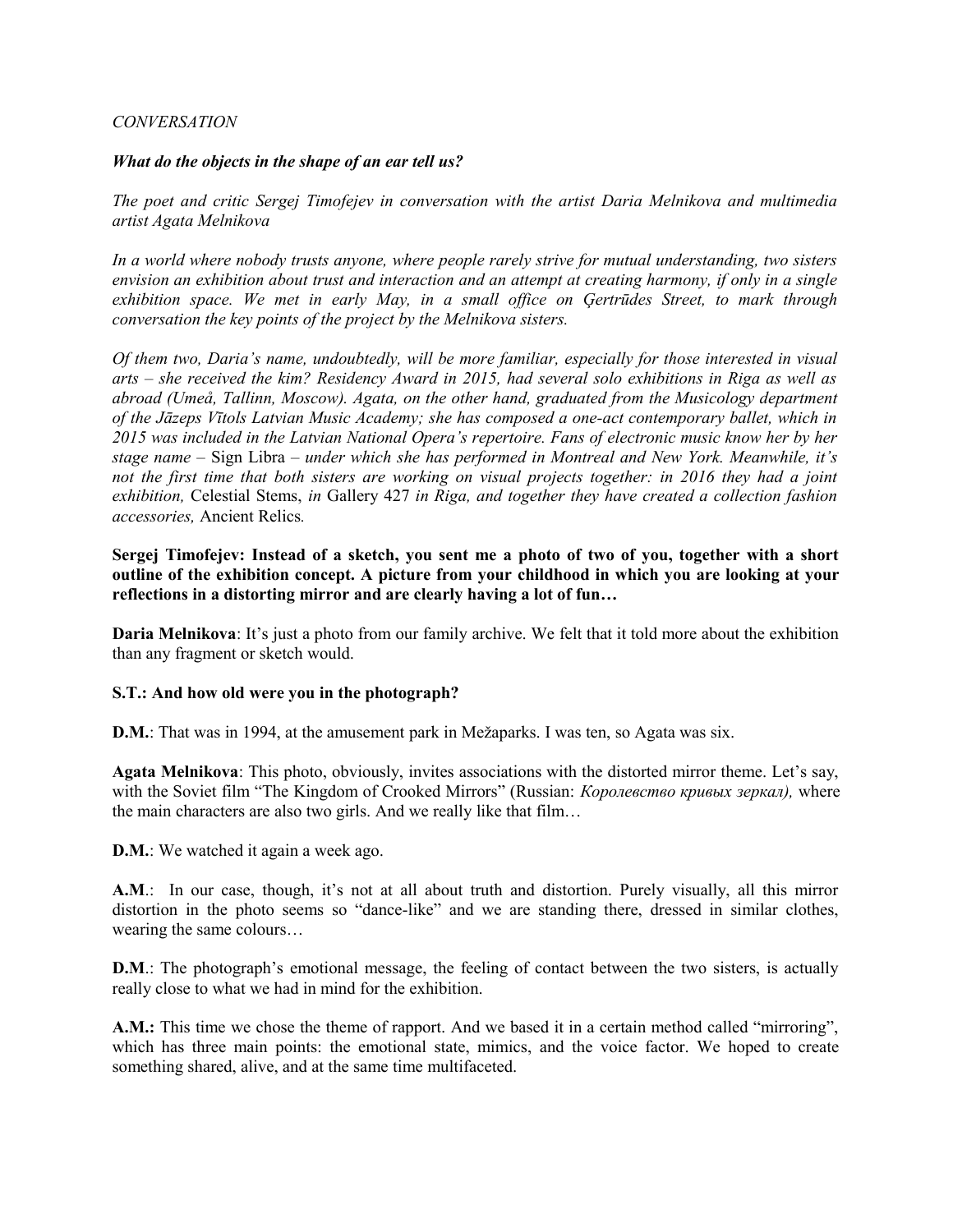**D.M.:** Rapport – that's a French word, it means "to give back" or to "carry back". In psychology this term means establishing contact between different people or groups of people, based on a specific form of mutual understanding and trust.

**A.M.:** I like to compare it to metabolism in the body – it keeps you alive, but in our case the "mirroring" works at keeping harmony.

**D.M.**: This is our second exhibition together. The first one was last autumn in Kaspars Groševs' gallery, *427.* The theme was the analysis of our family. And each object represented a certain member of our family. The new project is also quite... personal, but it's not about us directly, but rather, we take ourselves as the reference. Such a trust-filled relationship can exist not just between us, but between other people as well…

**A.M.:** It's also getting to know yourself through communication and an attempt to understand how you can hold this conversation on a positive note. How you can adapt to another person and how much they can adapt to you. And as a result of this mutual communication, harmony is born. Daria and I have this understanding ninety… five percent of the time.

# **S.T.: And how do you work? Do you think of everything and execute everything together?**

**D.M.:** Yes, we don't simply come up with stuff on our own, made in different apartments, which we then exhibit together. We do everything together. We sit beside each other and constantly discuss things…

## **S.T.: But you don't specifically divide who does what?**

**D.M.:** Agata has a musical education, but now she is also working as a visual artist. Actually, it was Agata who a few years ago suggested that we did something together, and I thought that would be great. And it really is fascinating – since my education from the Rozentāls School and the Academy of Art helps me professionally, but at the same time it also limits me. It puts me in some kind of box, which can sometimes get in my way. In this sense, Agata hasn't been corrupted by any certain school.

**A.M.:** I've been corrupted by the academic music. (*Laughs.*)

**D.M.:** She works more intuitively – she thinks of combining things that I wouldn't even imagine putting together. However, I am more experienced in technical terms.

**A.M.**: If it weren't for Daria, everything would fall apart, it wouldn't hold together…

## **S.T.: Will the mirroring be expressed through the material as well? Will mirrors be used?**

**D.M.:** No, it will be presented in the form of water as a metaphor for reflection. But, for example, our objects from organic glass will resemble, in form, that same mirror from the 1994 photo.

**A.M.:** Actually everything is more like a metaphor here. Besides, the whole exhibition is built to comply with the principle of reflection – symmetrical layout of objects. For example, the objects hanging from the walls facing each other are themselves remotely involved in a harmonic dialogue.

**D.M.:** Also, the central objects resemble the shape of an ear, which in our concept is yet another important visual metaphor for being able to listen to each other. To hear and to perceive.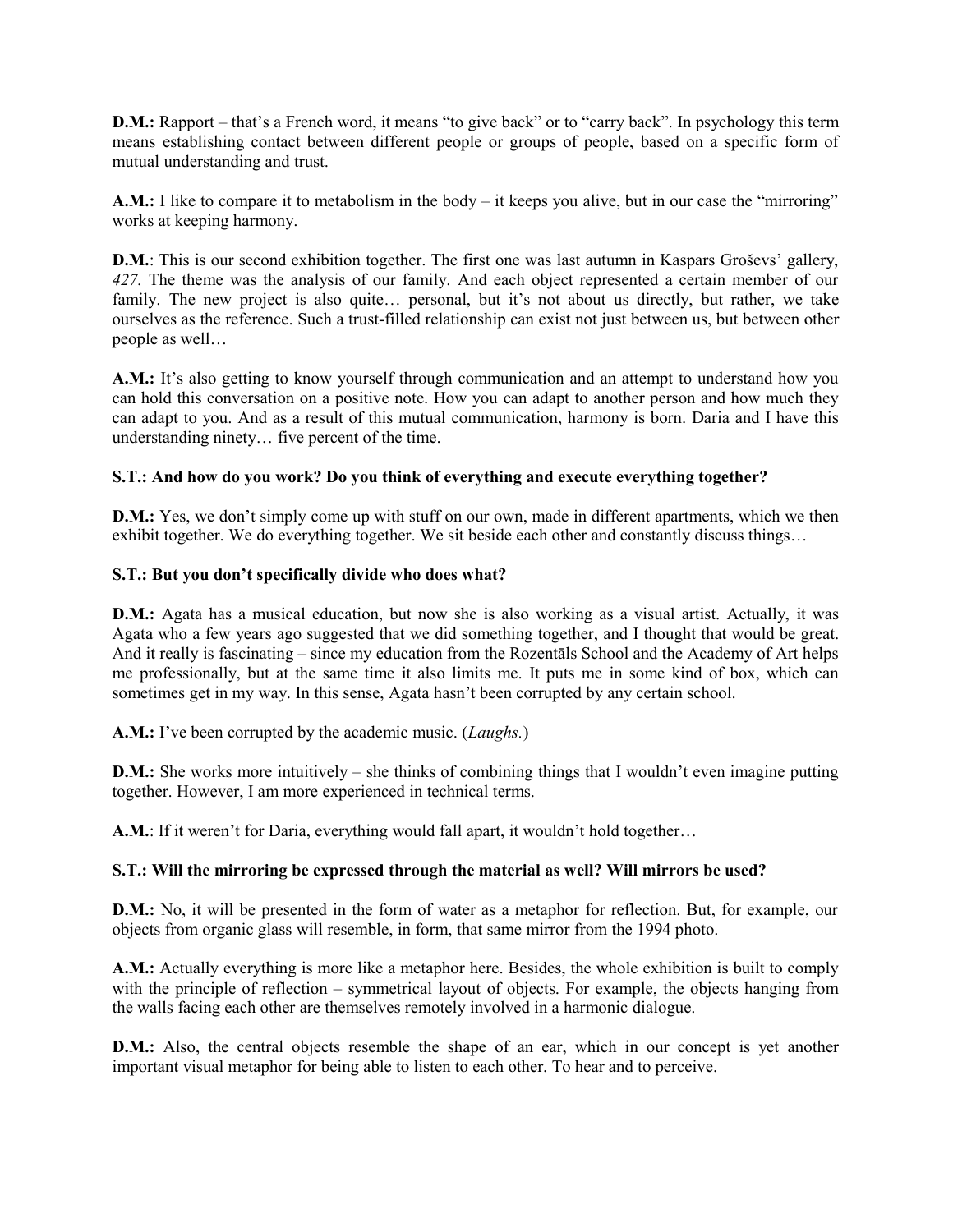# **S.T.: In psychology, "mirroring" is a skill in copying one another to achieve mutual understanding. Though if we're talking about mirroring in physical sense – there is always a primary object and a secondary object, its reflection. It's not quite like that for you.**

**A.M.:** That's the point that it's a dancing mirroring, a dancing resemblance… It sort of is, but then at some point it retreats. In the exhibition this dancing-ness is expressed through wavy lines, amorphous, blurred shapes... For example, geometricity played a big role in our previous exhibition, but this time around we are trying to avoid that.

**D.M.:** Only at first sight might our objects seem the same, absolutely mirrored. But here, each object has a distinguishing feature in the form of tiny contrasting elements, colour shading, texture…

**A.M.:** …which are distinctive of Daria's image or of mine. Also, it's not insignificant that the word "rapport" also has another meaning: the key element of ornamentation, a part of a pattern which repeats multiple times on a fabric or carpet. And we will also include an element of a repetitive pattern.

# **S.T.: But how did you come up with this rapport theme? I must confess this word meant absolutely nothing to me until yesterday. Which side did the suggestion to use it come from?**

**D.M.:** Agata...

**A.M.:** We also had other ideas, but this one seemed the closest one. Rapport in its first meaning, by the way, is also an embodiment of the process of preparing for an exhibition, of thinking of what we are going show to our viewers. It's that specific contact based on trust. An attempt at combining things that bring good feelings, good memories. Based on the feeling of closeness, which, in our case, can be provided by family.

## **S.T.: But where did the term itself come from?**

**A.M.:** From Wikipedia. There are so many interesting things there! (*Laughs).* I really like digging, analysing, reaching for the essence. Let's say, at school I preferred Russian language to literature classes.

## **S.T.: Because there's a system...**

**A.M.:** Yes, you can separate the root, the suffix and the ending!

**D.M.:** Yup, I also love that, just the composition of words! Prefixes...

**A.M.:** I really liked the Russian class, but I hated maths.

## **S.T.: But there's also a system there too…**

**A.M.:** Well, perhaps I have been approaching this systematicity gradually. Beginning with language. Today I would probably enjoy maths. Meanwhile, Daria always liked adding, calculating, all those equations made sense to her from day one – I admired that. She got a 10 in in the final maths exam.

**D.M.:** Well, anyone from a regular school would have gotten a 10 in maths at our school.

## **S.T.: Still, what was it with this rapport thing? How did it become your concept?**